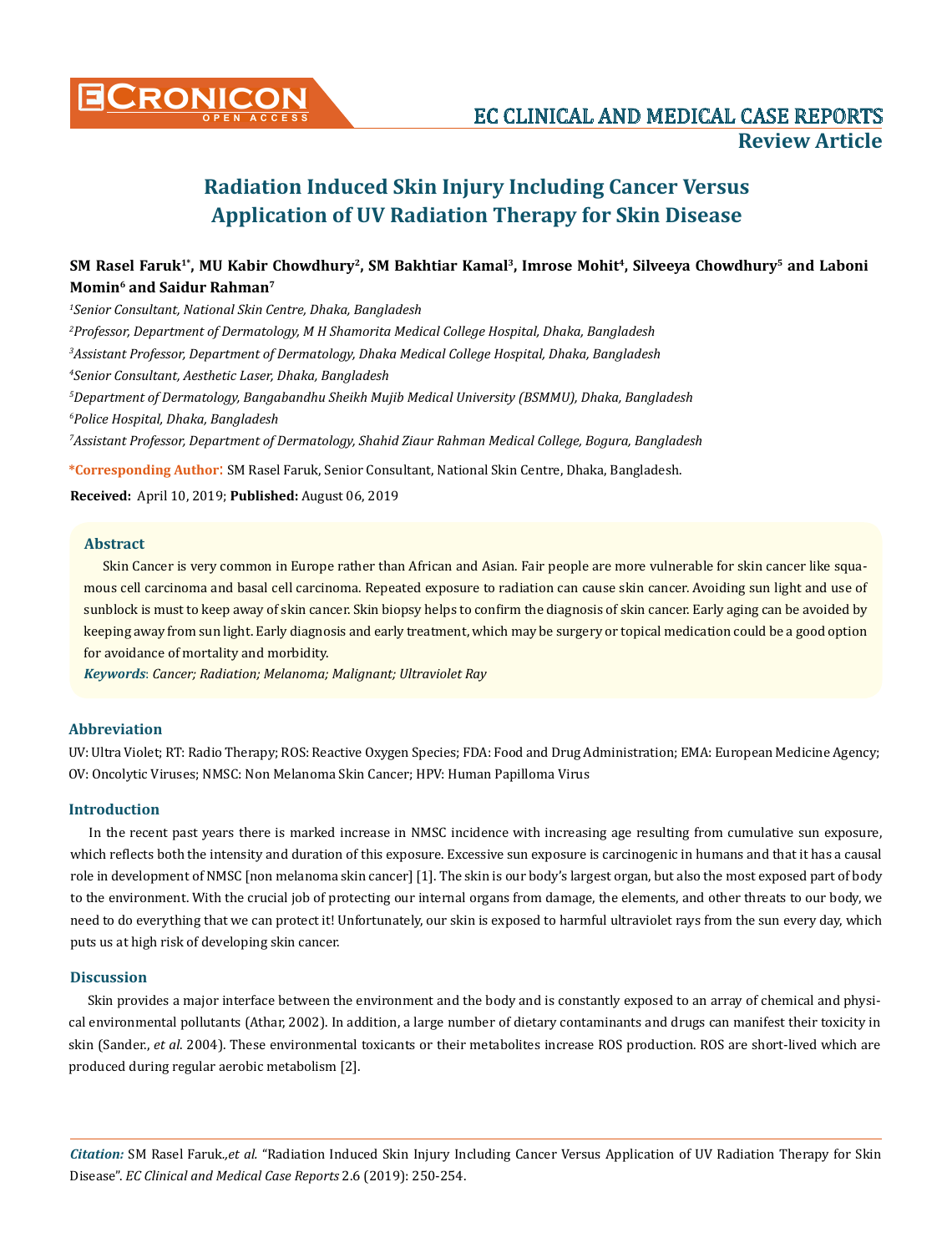$251$ 

There is persuasive evidence that each of the three main types of skin cancer, basal cell carcinoma (BCC), squamous cell carcinoma (SCC) and melanoma, is caused by sun exposure. The incidence rate of each is higher in fairer skinned, sun-sensitive rather than darker skinned, less sun-sensitive people; risk increases with increasing ambient solar radiation; the highest densities are on the most sun exposed parts of the body and the lowest on the least exposed; and they are associated in individuals with total (mainly SCC), occupational (mainly SCC) and non-occupational or recreational sun exposure (mainly melanoma and BCC) and a history of sunburn and presence of benign sun damage in the skin. UV radiation specifically causes these skin cancers depends on indirect inferences from the action spectrum of solar radiation for skin cancer from studies in animals and the action spectrum for dipyrimidine dimers and evidence that presumed causative mutations for skin cancer arise most commonly at dipyrimidine sites. Sun protection is essential if skin cancer incidence is to be reduced [3]. Skin cancer is becoming an increasingly important public health problem. Multiple studies have now demonstrated a relationship between ultraviolet exposure and increased risk of developing skin cancer. However, the specifics of that association are somewhat different for malignant melanoma, basal cell carcinoma, and squamous cell carcinoma. A better understanding of the mechanisms that allow cutaneous ultraviolet radiation to induce neoplasia will result in the development of better future sun-protection agents and strategies [4].

Non-malignant conditions are easily diagnosed by interventional and fluoroscopic radio imaging. Over exposure of radiation procedure may cause serious hazards to children at their late stage of life. Repetition of low radiation to children is same as high dose. Children are more sensitive than adults to carcinogen and have long life expectancy [5]. The rising Incidence and morbidity of non-melanoma skin cancers has generated great interest in unravelling of their pathogenesis and in the search for new non-invasive treatments. Whereas the role of cumulative sun exposure in pathogenesis of squamous-cell carcinoma seems clear, the relation between sun-exposure patterns and subtypes of basal-cell carcinoma remains undetermined. Several complex genotypic, phenotypic, and environmental factors contribute to pathogenesis of non-melanoma skin cancers. Unlike basal-cell carcinoma, squamous-cell carcinomas can arise from precursor lesions. Diagnosis of non-melanoma skin cancer is made clinically and confirmed by histological testing. Surgical excision with predetermined margins is the mainstay of treatment for squamous-cell carcinoma and for most basal-cell carcinomas. Of the new non-invasive treatments, only photodynamic therapy and topical imiquimod have become established treatments for specific subtypes of basal-cell carcinoma, and the search for more effective and tissue-salvaging therapies continues [6]. Skin cancer is less common in persons with skin of color than in light-skinned Caucasians but is often associated with greater morbidity and mortality. Thus, it is crucial that physicians become familiar with skin cancer in persons of color so as to maximize the likelihood of early detection of these tumors. In dark-skinned ethnic groups, squamous cell carcinoma is most common; squamous cell carcinoma and melanoma usually occur on non-sun-exposed sites; and ultraviolet radiation is not an important etiologic factor for skin cancer with the exception of basal cell carcinoma [7]. Immediate effects of UV irradiation on normal skin can cause erythema, tanning and immunosuppression. At the molecular level, UV irradiation causes DNA damage such as cyclobutane pyrimidine dimers and photoproducts, which are usually repaired by nucleotide excision repair (NER). Chronic exposure to UV irradiation leads to photoaging, immunosuppression, and ultimately photocarcinogenesis [8]. The advantageous effects of repeated low-dose UVR on the skin barrier, and epidermal cell proliferation and function, were described, in addition to a range of largely beneficial effects modulated through innate and adaptive immunity. UVR is a well-known treatment for the prevalent inflammatory skin conditions psoriasis and AD (Atopic dermatitis). Benefit is also gained in vitiligo, in which UVB is effective in restoring melanocytes alongside inducing immunosuppression, and in the cutaneous manifestations of GvHD (Graft Versus Host Disease). High-dose UVR injury to the skin can trigger both psoriasis and vitiligo (the Koebner phenomenon), while even low-dose UVR exposure is detrimental in the photodermatoses. In these, exposure of the skin to sunlight causes the condition (e.g. PLE= polymorphous light Eruption) or aggravates the disorder (e.g. in SLE= Systemic Lupus Erythematosus and subsets of patients with psoriasis and AD), while UVB is effective in PLE, only the deeply penetrating wavelengths of UVA1 can regulate SLE. UVR suppresses the skin's adaptive immune system, the courses of only a few infections are recognized to be affected by UVR exposure, perhaps reflecting UVR's augmenting effects on innate immunity and AMP (Antimicrobial Peptide) production and the complex interactions between adaptive and innate elements of cutaneous immunity. It has been proposed that exposure to suberythemal doses of UVR is sufficient for local and systemic immunomodulation; UVR stimulates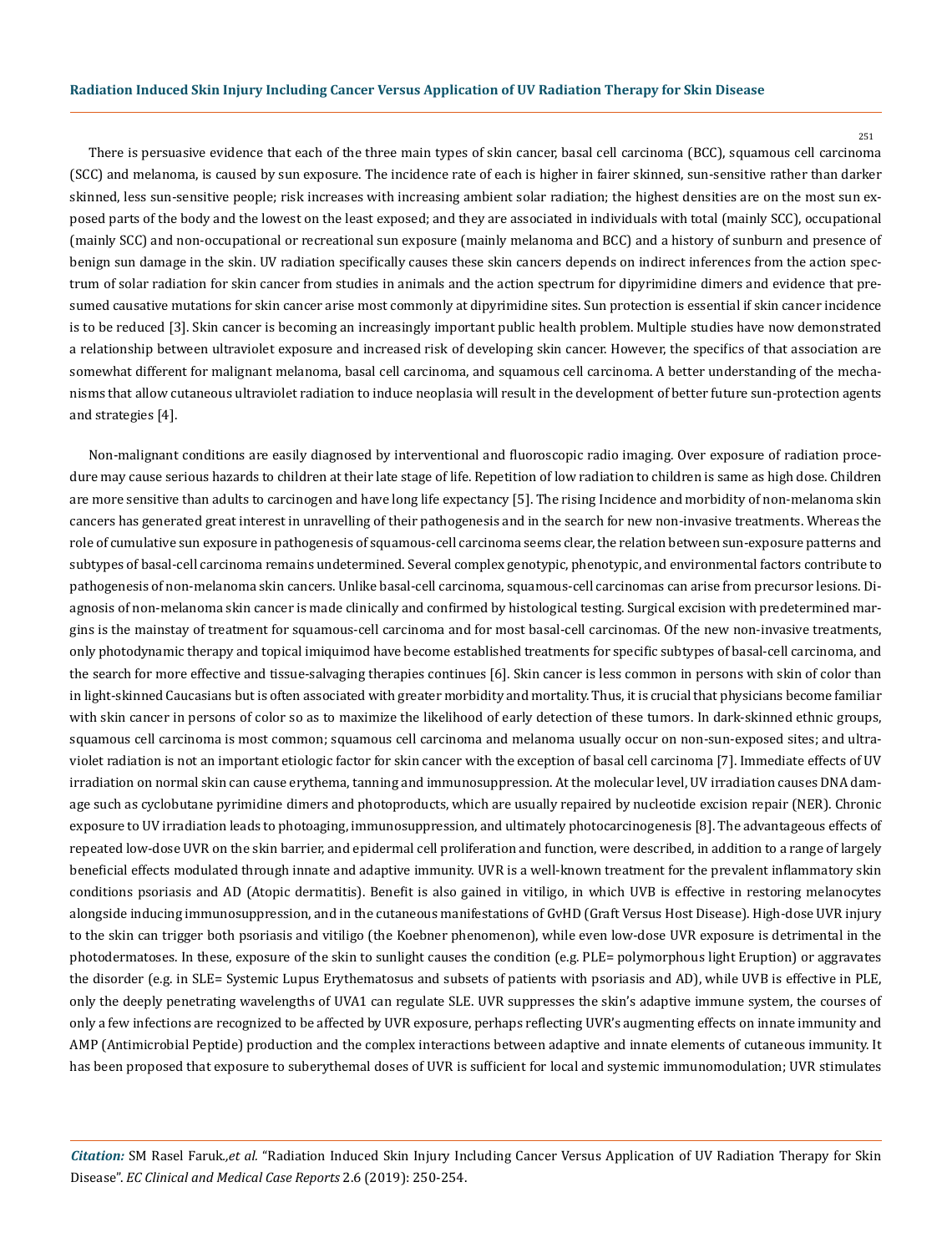252

normalizing pathways-characterized by the induction of innate immunity and suppression of adaptive immune responses and involving the stimulation of Tregs and Bregs-and immunomodulatory and anti-inflammatory molecules. UVR can predominantly regulate inflammatory T lymphocyte-driven diseases, such as the organ-specific autoimmune diseases MS and T1D, in a manner similar to the regulation of psoriasis and AD. A reduction in blood pressure through UVR exposure that limits cardiovascular disease and lengthens life expectancy is not brought about by the induction of vitamin D metabolites [9]. Benign and malignant disease can spread lesion to breast but not always. So many invasive procedure can be avoided by breast imaging findings. Leukemia, lymphoma and malignancy of other organs can do secondary changes in breast [10]. FDA and EMA approved oncolytic viral therapy for the treatment of melanoma since 2015. So many oncolytic viruses have developed for the inhibition of melanoma [11].

Dermatologists and interventionalists must be aware of the potential for skin injuries and recognize the characteristics of such injuries to avoid misdiagnosis, histopathology of skin is usually done. However, the results are usually normal beside radiological change. Fluoroscopy-induced injuries can be recognized by the location of the injury as being congruent to the entrance of the X-ray beam and by the temporal pattern of the injury in relation to the fluoroscopy. Additionally, the injury often shows well-margin, which occur during unchanged beam is applied for long time fluoroscopy. Histopathology is avoided due to chance of ulceration. Some patients may be at greater risk for injury because of preexisting health conditions like collagen vascular disease, high blood sugar, or ataxia telangiectasia, or past high radiation exposure history [12]. Intestinal tissues are highly sensitive to radiation and are among the most common sites of clinical radiation damage. Radiation-induced acute intestinal injury has been frequently reported in individuals exposed to nuclear accidents and radiation therapies for abdominal tumors, and there are currently no effective treatments for this damage [13]. Radiation induced necrosis and more severe injury, on the other hand, are extremely unlikely. These injuries may still occur as a result of secondary infection following moist desquamation [14]. Low platelet count due to radiation cause bleeding tendency, infection or fatal condition. In this study, we showed that radiation-induced endothelial cell injury weakened the migration and adhesion of MKs (Megakaryocytes) to HUVECs (human umbilical vein endothelial cell) which hindered platelet regeneration in the process of hematopoietic reconstitution and slow platelet recovery after radiation injury from the perspective of the hematopoietic microenvironment [15]. Radiotherapy with curative intent is given to many patients with cancer. In breast cancer, radiotherapy reduces the risks of recurrence and death, but incidental cardiac irradiation may increase the risk of heart disease. Thoracic radiotherapy can also increase heart disease risk in Hodgkin lymphoma, childhood cancer, esophageal cancer, and lung cancer. Ischemic heart disease (IHD) is the most common radiation-related heart disease, and radiation-related risk increases approximately linearly with mean whole-heart radiation dose. Radiation-related IHD (Ischemic Heart Disease) may be caused by microvascular myocardial disease or macrovascular coronary artery disease. Doses from radiotherapy to individual myocardial or coronary artery segments differ substantially depending on regimen, and regimens differ by tumor type, stage, and location and, for breast and lung cancer, laterality [16]. Carotid arteries frequently receive significant doses of radiation as collateral structures in the treatment of malignant diseases. Vascular injury following treatment may result in carotid artery stenosis (CAS) and increased risk of stroke and transient ischaemic attack (TIA) [17]. Sun exposure helps to get vitamin D. Sun exposure convert previtamin D3 to vitamin D3 with the help of body heat. Several factors are responsible for the synthesis of previtamin D3. More than half of world population is vitamin D3 deficient [18]. External and internal stress affect skin along with ROS (reactive oxygen species). UV ray exposure is responsible for aging and skin cancer. Exposure to UV radiation affect DNA, though it can last for hours to years. Oxidative stress occur by UV through defeat of antioxidant action. Less sun exposure and more antioxidant can lessen oxidative stress. Melanin is the internal skin protector along with antioxidant. Melanin is the primary skin protector which can't give full defence. Avoiding sunlight, sun blocks, protective dress and antioxidant can give protection from UV light [19]. Dermatologists using radiation therapy for the treatment of various skin conditions. Mohs surgery decreased the use of radio therapy by the dermatologists. Radiotherapy plays a role for nonmelanoma skin cancer used by the respective skin specialists [20]. UV radiation (UV) is classified as a complete carcinogen, because it is both a mutagen and a non-specific damaging agent and has properties of both a tumor initiator and a tumor promoter. UV radiation is the modifiable risk factor of environment which can cause skin cancer. White skin is more prone to skin cancer round the world. The incidence, morbidity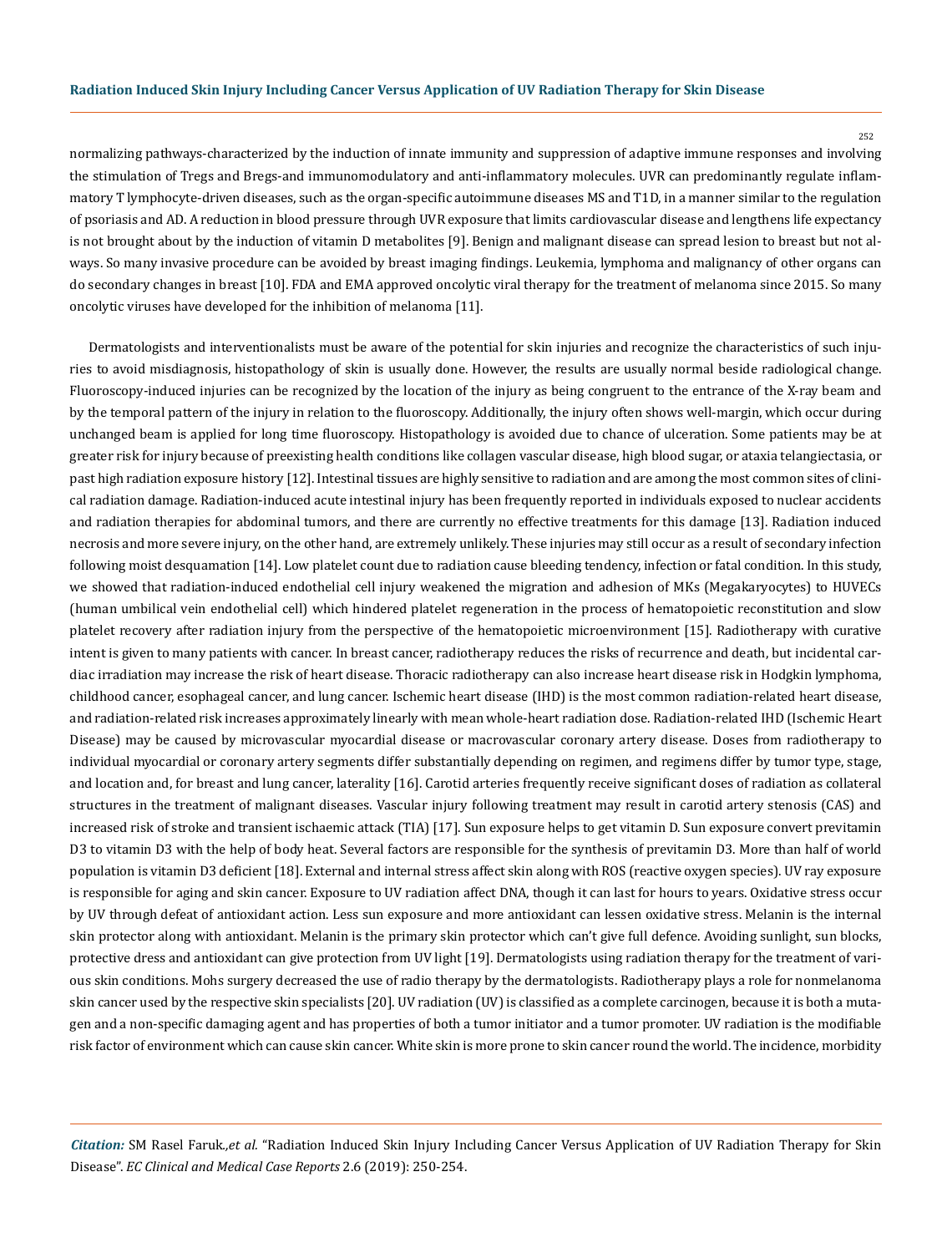#### **Radiation Induced Skin Injury Including Cancer Versus Application of UV Radiation Therapy for Skin Disease**

253

and mortality rates of skin cancers are increasing and, therefore, pose a significant public health concern. Ultraviolet radiation (UVR) is the major etiologic agent in the development of skin cancers. UVR causes DNA damage and genetic mutations, which subsequently lead to skin cancer. Unnecessary exposure to the sun and artificial UVR are important personal attributable risks [21]. Epithelial cancers are easy to identify and treat. They originate mostly from epidermal cells (e.g. sweat apparatus, hair follicle) [22].

# **Conclusion**

Basal cell carcinoma (BCC) and squamous cell carcinoma (SCC) are very common among all NMSC. SCC in situ is easy to treat before invasion. BCC in situ is rare though easy to find. Sunlight, radiation (UVR) and human papillomavirus (HPV) is responsible for skin cancer in fair skin. Solar keratoses is a type of SCC in situ, which is common in Europe due to over exposure of sunlight. UVR and HPV is the most common etiology for SCC. NMSC due to inflammation, arsenic, hydrocarbon are more harmful than UVR or HPV associated tumors. Radiation therapy is an excellent treatment choice for a variety of skin cancers in a wide number of anatomic locations, which frequently offers high rates of cure with excellent cosmesis and provides patients an alternative to aggressive and often disfiguring surgery. RT also fills an important role as an adjunctive therapy when combined with other systemic agents with or without surgery and should be included in the armamentarium of any multidisciplinary approach to skin cancer. By providing proper education, people will be more aware of the truths and consequences of excessive UV exposure and skin cancer. This will hopefully allow them to take preventive steps, to reduce their risk of skin cancer. Through public education, healthcare agencies/providers can increase the public's awareness of skin cancers, their causes and preventative measures, which might be both life changing and life-saving.

#### **Conflict of Interest**

Author has no conflict of interest.

## **Bibliography**

- 1. AG Quinn and W Perkins. "Non Melanoma Skin Cancer and Other Epidermal Skin Tumors". Rook's Text book of dermatology.
- 2. [David R Bickers and Mohammad Athar. "Oxidative Stress in the Pathogenesis of Skin Disease".](https://www.ncbi.nlm.nih.gov/pubmed/17108903) *Journal of Investigative Dermatology* [126.12 \(2006\): 2565-2575.](https://www.ncbi.nlm.nih.gov/pubmed/17108903)
- 3. [Bruce K Armstrong and Anne Kricker. "The epidemiology of UV induced skin cancer".](https://www.ncbi.nlm.nih.gov/pubmed/11684447) *Journal of Photochemistry and Photobiology B: Biology* [63.1-3 \(2001\): 8-18.](https://www.ncbi.nlm.nih.gov/pubmed/11684447)
- 4. [Darrell S Rigel. "Cutaneous ultraviolet exposure and its relationship to the development of skin cancer".](https://www.ncbi.nlm.nih.gov/pubmed/18410798) *Journal of the American [Academy of Dermatology](https://www.ncbi.nlm.nih.gov/pubmed/18410798)* 58.5 (2008): S129-S132.
- 5. [Ruth A Kleinerman. "Cancer risks following diagnostic and therapeutic radiation exposure in children".](https://www.ncbi.nlm.nih.gov/pmc/articles/PMC2663653/) *Pediatric Radiology* 36.2 [\(2006\): 121-125.](https://www.ncbi.nlm.nih.gov/pmc/articles/PMC2663653/)
- 6. Vishal Madan., *et al*[. "Non-melanoma skin cancer".](https://www.ncbi.nlm.nih.gov/pubmed/20171403) *The Lancet* 375.9715 (2010): 673-685.
- 7. [Hugh M Gloster Jr and Kenneth Neal. "Skin cancer in skin of color".](https://www.ncbi.nlm.nih.gov/pubmed/17052479) *Journal of the American Academy of Dermatology* 55.5 (2006): [741-760.](https://www.ncbi.nlm.nih.gov/pubmed/17052479)
- 8. [Yasuhiro Matsumura and Honnavara N Ananthaswamy. "Toxic effects of ultraviolet radiation on the skin".](https://www.ncbi.nlm.nih.gov/pubmed/15020192) *Toxicology and Applied Pharmacology* [195.3 \(2004\): 298-308.](https://www.ncbi.nlm.nih.gov/pubmed/15020192)
- 9. Prue H Hart., *et al*[. "Exposure to Ultraviolet Radiation in the Modulation of Human Diseases".](https://www.ncbi.nlm.nih.gov/pubmed/30125148) *Annual Review of Pathology: Mecha[nisms of Disease](https://www.ncbi.nlm.nih.gov/pubmed/30125148)* 14 (2019): 55-81.
- 10. Renato Augusto., *et al*[. "Radiological findings of breast involvement in benign and malignant systemic diseases".](https://www.ncbi.nlm.nih.gov/pmc/articles/PMC6198842/) *Radiologia Brasileira*  [51.5 \(2018\): 328-333.](https://www.ncbi.nlm.nih.gov/pmc/articles/PMC6198842/)
- 11. Ibrahim Ragab Eissa., *et al*[. "The Current Status and Future Prospects of Oncolytic Viruses in Clinical Trials against Melanoma,](https://www.ncbi.nlm.nih.gov/pubmed/30261620)  [Glioma, Pancreatic, and Breast Cancers".](https://www.ncbi.nlm.nih.gov/pubmed/30261620) *Cancers* 10.10 (2018): E356.